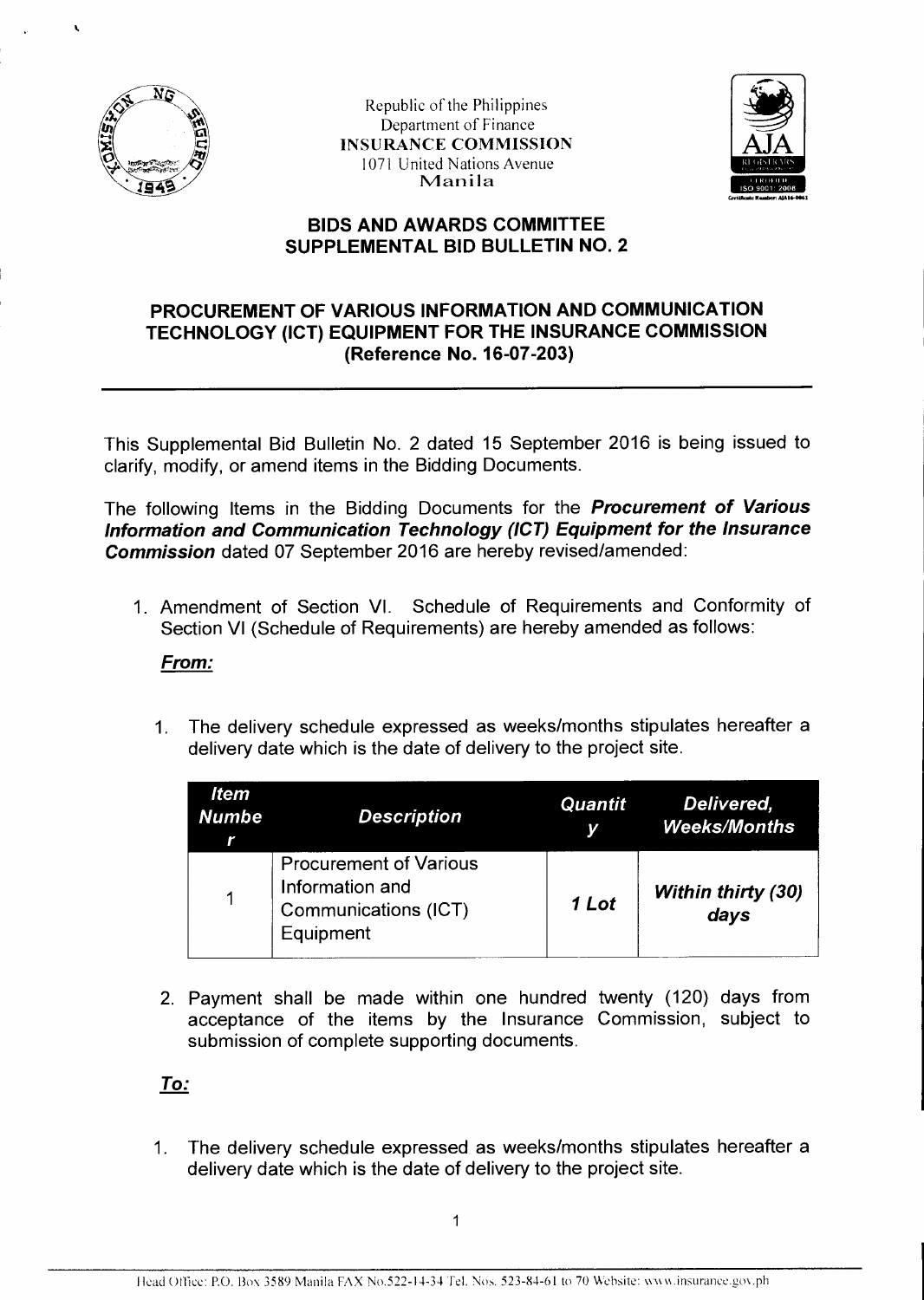| Lot            | <b>Description</b>                                                                     | Qty | U/M   | Delivered,<br><b>Weeks/Months</b>         |  |
|----------------|----------------------------------------------------------------------------------------|-----|-------|-------------------------------------------|--|
|                | <b>Procurement of Various Information and</b><br><b>Communications (ICT) Equipment</b> |     |       |                                           |  |
|                | <b>Branded Desktop Computers</b>                                                       | 4   | sets  | <b>Within forty-</b>                      |  |
|                | <b>Branded Laptop Computers</b>                                                        | 4   | sets  | five (45) days                            |  |
| 1              | <b>Branded High-End Laptop</b><br>Computer                                             | 1   | set   | upon receipt<br>of Notice to              |  |
|                | <b>Heavy Duty Colored Laser</b><br>Network Printer, Branded                            | 1   | set   | <b>Proceed (NTP)</b>                      |  |
|                | LTO-6 Ultrium Tape Media                                                               | 40  | pcs   |                                           |  |
|                | <b>Procurement of Consumables</b>                                                      |     |       |                                           |  |
| $\overline{2}$ | <b>Thermal Printer Ribbon for</b><br>Zebra GX430t                                      | 10  | boxes | <b>Within one</b><br>hundred              |  |
|                | <b>Label Sticker for Zebra</b>                                                         |     |       | twenty (120)                              |  |
|                | <b>GX430t</b>                                                                          |     |       | days days<br>upon receipt<br>of Notice to |  |
|                | 1.25" x .75" Thermal<br>Transfer Paper Labels,                                         | 10  | boxes |                                           |  |
|                | 4.00" x 2.00" Thermal<br><b>Transfer Paper Labels</b>                                  | 10  | boxes | <b>Proceed (NTP)</b>                      |  |

- 2. Payment shall be made within one hundred twenty (120) days upon the delivery and acceptance of the items per lot by the Insurance Commission, subject to the submission of complete supporting documents.
- 2. Amendment of Section VII. Technical Specifications and Conformity of Section VII (Technical Specifications) of item no. 3 is hereby amended as follows:

## **From:**

 $\tilde{\chi}$ 

|                    |                                                             | <b>IC TECHNICAL SPECIFICATIONS</b>                                                         |     |            |
|--------------------|-------------------------------------------------------------|--------------------------------------------------------------------------------------------|-----|------------|
| <b>ITEM</b><br>NO. |                                                             | PROCUREMENT OF VARIOUS ICT EQUIPMENT                                                       | Qty | U/M        |
| $\mathbf{3}$       | HEAVY DUTY COLORED LASER NETWORK PRINTER,<br><b>Branded</b> |                                                                                            |     | <b>SET</b> |
|                    | <b>Print Speed</b>                                          | Print speed black (normal, A4) up to 46 ppm<br>Print speed color (normal, A4) up to 46 ppm |     |            |